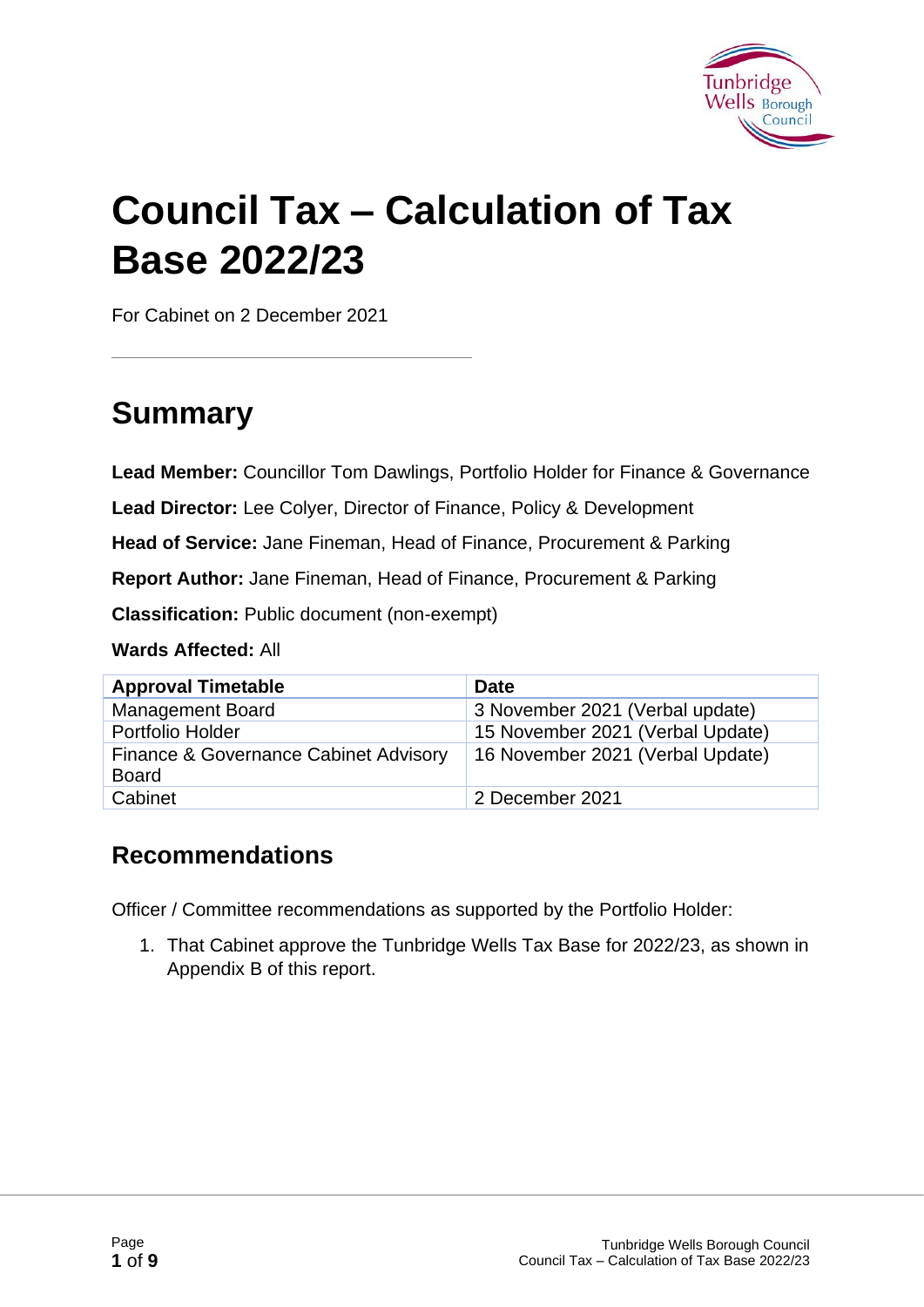

# **1. Introduction and Background**

- 1.1 As part of the Council Tax setting process for the coming year the Council is required to calculate the Tax Base in the period 1 December to 31 January. The Tax Base must be notified to Kent County Council, Kent Police Authority, Kent and Medway Fire & Rescue Authority and the Parishes by 31 January 2022.
- 1.2 This report details the calculations of the 2022/23 Tax Base and recommends tax base levels for the Borough as a whole and the special expenses, town and parish council areas.
- 1.3 A statutory instrument setting out how the Tax Base must be calculated was created on the 20 November 2012 and came into force on the 30 November 2012. It recognises the need to calculate the effects of the changes introduced by the Welfare Reform Act. The national scheme for council tax benefit ceased on the 31 March 2013 and was replaced by a new locally determined discount scheme. The tax base reflects the Councils own scheme.
- 1.4 Calculations must still be made for the whole of the Borough area and for each parish council, town council and special expense area.

## **2. Tax Base 2022/23**

- 2.1 The tax base calculation takes into account:
	- The number of dwellings in each tax band
	- The estimated additions and subtractions during the year
	- Exemptions
	- Disabled Persons Relief adjustments
	- Discounts for single occupancy and empty properties
	- Council Tax Reduction provided by the Tunbridge Wells Borough Council
	- Collection Rate
- 2.2 The Council made the following changes to discounts for 2013/14:
	- i. To charge a 50% Council Tax premium on property that has been empty for more than 2 years. Previously, if a property remained empty for more than 6 months, full Council Tax would be levied.
	- ii. To remove the exemption for properties empty for between 3 and 6 months. They are now charged full Council Tax.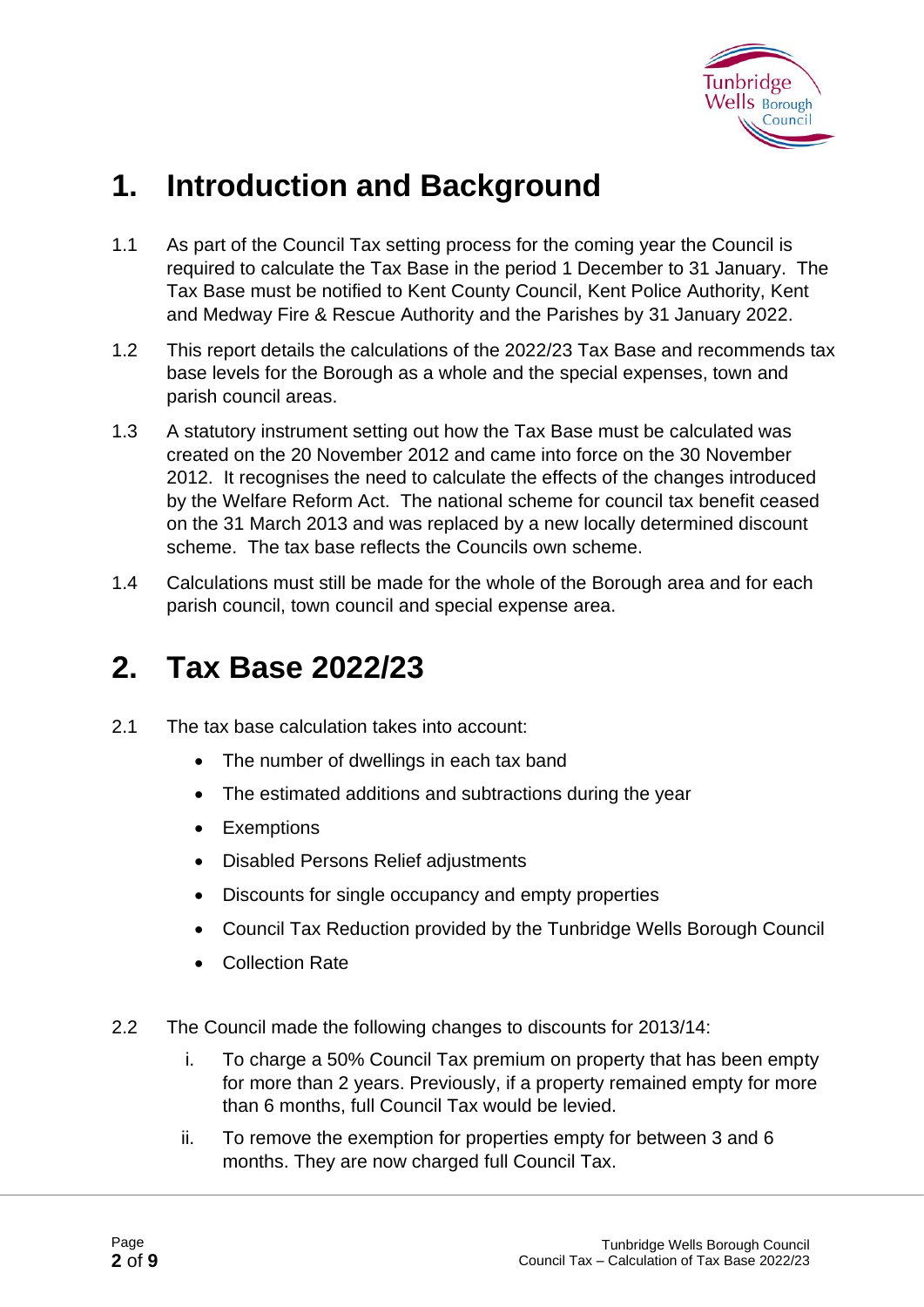- iii. To reduce the discount for properties empty for up to 12 months due to the need for substantial refurbishment or repair, from 100% to 75%.
- iv. To remove the 10% discount on second homes.
- v. To remove the exemption for properties where the mortgagee is in possession.
- vi. To fully protect Pensioner household benefits and protect 81.5% of working age households benefits.
- 2.3 In 2014/15 there were further changes to discounts 2.2ii and 2.2iii above and 2.2v was deleted as follows:
	- i. To remove the exemption for properties empty for between 2 and 3 months (see 2.2ii).
	- ii. To reduce the discount for properties empty for up to 12 months due to the need for substantial refurbishment or repair, from 100% to 50% (see 2.2iii).
	- iii. Legislation to approve 2.2v was anticipated to be passed in 2013, however, was eventually rejected.
- 2.4 In 2015/16 changes were made extending 2.2ii and 2.3i, and 2.2iii and 2.3ii:
	- i. To remove the exemption for properties empty for between 1 and 2 months (see 2.2ii and 2.3i).
	- ii. To reduce the discount for properties empty for up to 12 months due to the need for substantial refurbishment or repair, from 50% to 25% (see 2.2iii and 2.3ii).
- 2.5 2016/17 remained unchanged, but Cabinet approved changes to discounts awarded for 2017/18 on the 9 February 2017 as follows:
	- i. To remove the exemption for properties empty for up to 1 month (see 2.2ii, 2.3i and 2.4i).
	- ii. To remove the 25% discount for properties empty for up to 12 months due to the need for substantial refurbishment or repair. Tunbridge Wells Borough Council will only consider a discount of 25% where a property is uninhabitable because of a natural disaster, flooding, or malicious damage which can be substantiated by a police report number (see 2.2iii, 2.3ii and 2.4ii).
- 2.6 In 2018/19 Full Council approved a revised Council Tax Long Term Empty Premium be implemented for the financial years 2019/20, 2020/21 and 2021/22 as follows: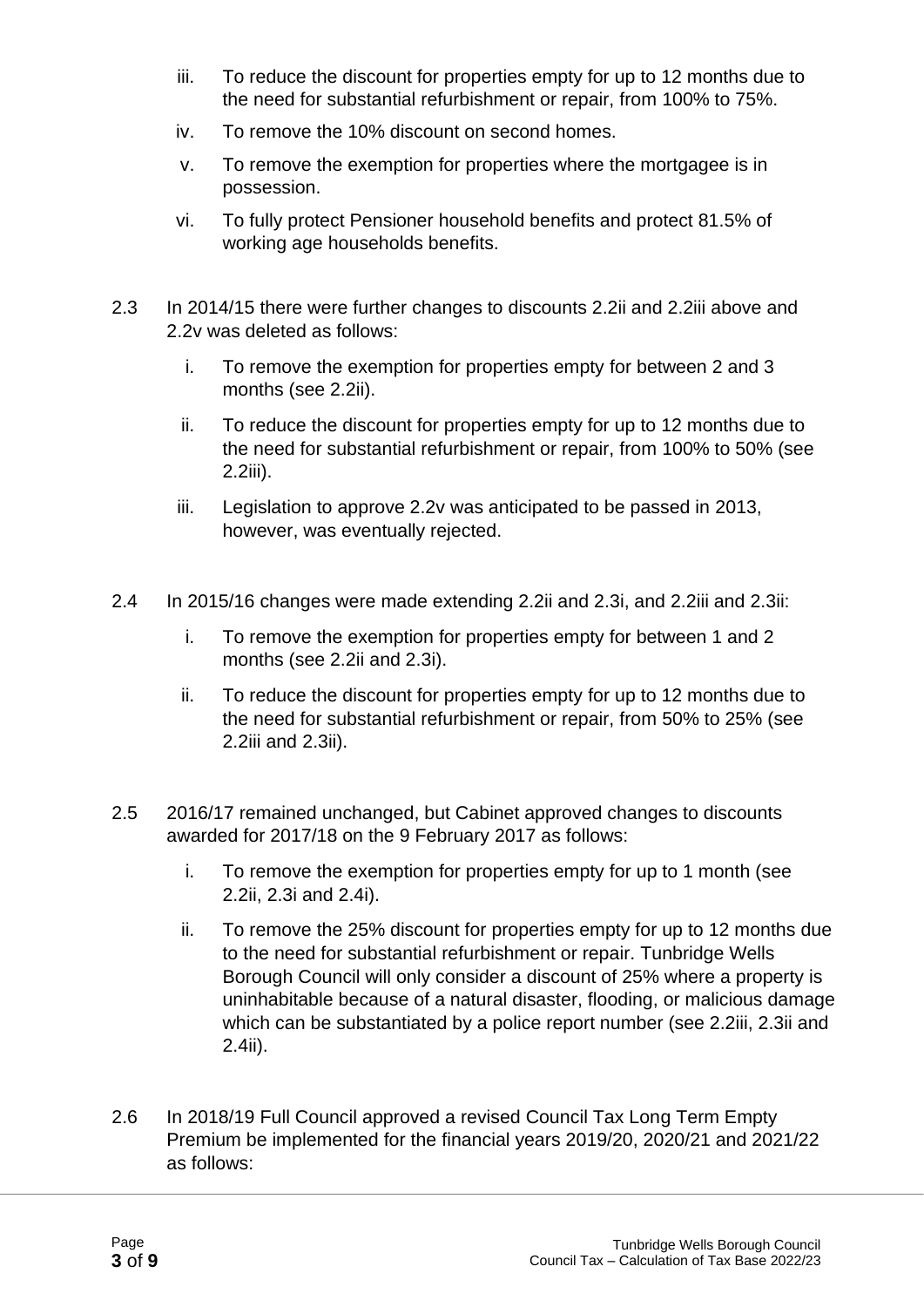- i. To levy a 100% premium for properties that had been empty for more than 2 years from 1 April 2019.
- ii. To levy a 200% premium for properties that had been empty for over 5 years from 1 April 2020.
- iii. To levy a 300% premium for properties that had been empty for over 10 years from 1 April 2021
- 2.7 There were no further changes made in 2019/20, 2020/21 and 2021/22.
- 2.8 There will be no further changes made in 2022/23.
- 2.9 The removal of the National Council Tax Benefit Scheme and replacement with a Local Council Tax Support Scheme (LCTS) has the effect of reducing the tax base. Pensioner households have had their benefits fully protected, whilst working age households had 81.5% of their benefits protected until 2016/17. In 2017/18 the protection was reduced to 80% and there were various other smaller changes to eligibility for the scheme. There have been no further changes to the levels of protection since 2017/18 and it is proposed that they remain unchanged in 2022/23.
- 2.10 The forecast number of LCTS claimants was increased significantly in the 2021/22 Tax Base to reflect the number of residents likely to be affected by the Covid-19 Pandemic. Whilst numbers did increase for a short period, they are now back to levels similar to those experienced before the pandemic. This has been reflected in the Tax base for 2022/23.
- 2.11 The Council Tax Reduction Scheme was updated for 2021/22 as the existing scheme had become overly complicated to administer and difficult for customers to understand. Full Council approved that the Council change to a Banded Income Scheme which awards different levels of discount based on set bands of income. The changes were implemented for 2021/22 with the intention that the change would be cost neutral in terms of the tax base. The scheme remains unchanged for 2022/23.
- 2.12 As part of the overall calculation the Council must estimate the collection rate for the year. This is the total of the amounts which are likely to be paid to the Council as a proportion of the total amounts payable. Prior to the abolition of the national scheme the Council had estimated an overall collection rate (as opposed to an in year collection rate) of 99.0%. This was reduced to 98.7% in 2013/14 as working households were required to make a minimum contribution to the council tax charged. It was forecast that in 2019/20 that the recovery rate would actually improve slightly to 98.8%, but this was before the Covid-19 pandemic effects. Since then recovery has fallen, perhaps not as significantly as originally feared, but sufficiently that it was recognised in the tax base for 2021/22, with a rate of 97.5%. It can be seen in Appendix B that the recovery rate remains unchanged for 2022/23. It should be noted that the in year collection rate is not reflective of the council's ability to collect that debt over subsequent years and the collection rates are constantly monitored to ensure the Tax Base is current.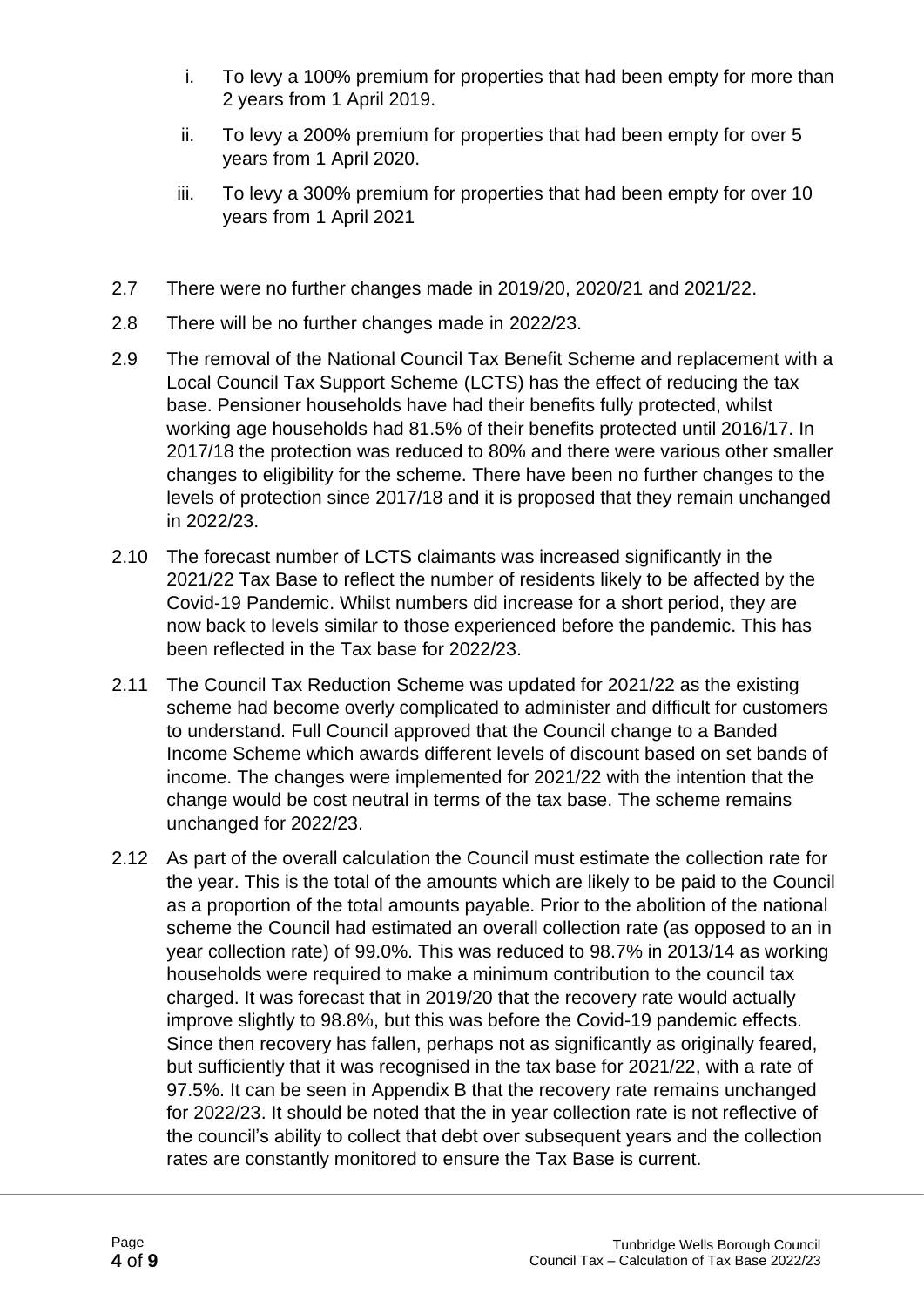2.13 For charging purposes the relationship between the valuation bands is as follows:

| A with a disabled discount | 5/9  |                             |
|----------------------------|------|-----------------------------|
| Α                          | 6/9  | i.e. will pay 2/3 of Band D |
| в                          | 7/9  |                             |
| $\mathsf C$                | 8/9  |                             |
| D                          | 9/9  |                             |
| E                          | 11/9 |                             |
| F                          | 13/9 |                             |
| G                          | 15/9 |                             |
|                            | 18/9 | i.e. will pay twice Band D  |

- 2.14 The Tax Base is determined in Band D equivalents. It therefore indicates the amount that will be raised if an amount of £1 is charged on Band D properties.
- 2.15 The Tax Base for the whole borough for 2022/23 is 46,479.60 (45,371.40 in 2021/22), which represents an increase of 2.44% in the year. The actual number of dwellings in the Borough has increased by 604 thus far in 2021/22. The number of households claiming Council Tax support has increased a little on last year, but it is encouraging that a further 540 new dwellings are anticipated to be occupied in 2022/23.

# **3. Options Considered**

- 3.1 The Council is required by statute to create a Tax Base, so cannot "do nothing".
- 3.2 This report provides a recommended Tax Base which has been calculated to comply with the statutory instrument, using a combination of actual Council Tax property data and a forecast of properties to be completed by 2022/23. There is little scope for critical judgement except where the number of new properties needs to be estimated. Planning approvals information is combined with site visits to estimate the number of properties likely to be completed. The forecast Tax Base can be accepted as recommended or an alternative proposal as to the method of calculation of additional properties can be proposed.

# **4. Preferred Option and Reason**

4.1 That Cabinet approve the Tunbridge Wells Tax Base for 2022/23, as shown in Appendix B of this report.

# **5. Consultation on Options**

5.1 The Council has been through a formal public consultation for each of the changes detailed above.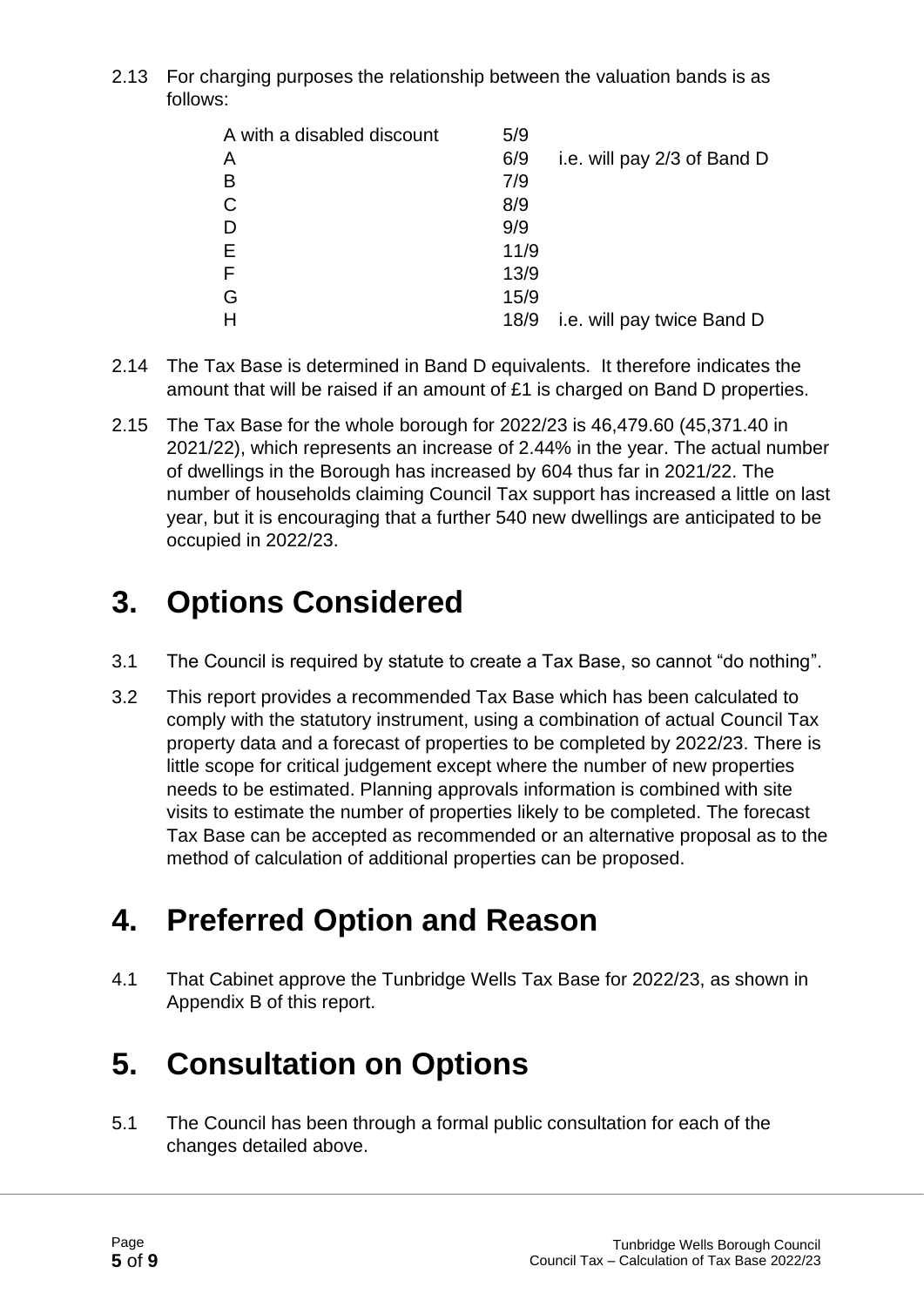### **Recommendation from Cabinet Advisory Board**

5.2 The Finance & Governance Cabinet Advisory Board were consulted on 16 November 2021 and agreed the following:

The Finance & Governance Cabinet Advisory Board understood that this is a technical calculation borne of a statutory instrument and supported the approach.

## **6. Implementation**

- 6.1 The Tax Base must be notified to Kent County Council, Kent Police Authority and Kent and Medway Fire & Rescue Authority by 31 January 2022.
- 6.2 The individual parish Tax Bases will also be communicated to the Town and Parish Councils by 31 January 2022.
- 6.3 Notifications are made to Kent County Council, Kent Police Authority and Kent and Medway Fire & Rescue Authority by email in their own required format. Town and Parish Councils will receive a letter informing them of their Tax Base.

# **7. Appendices and Background Documents**

Appendices:

- Appendix A: Council Tax Base by Parish/Town Council and Special Expense Area 2022/23
- Appendix B: Council Tax Base 2022/23 Summary

Background Papers:

- Localisation of Council Tax Support (Cabinet: 22 November 2012) [http://democracy.tunbridgewells.gov.uk/meetings/documents/s7669/TWBC\\_LCT](http://democracy.tunbridgewells.gov.uk/meetings/documents/s7669/TWBC_LCTDS%20141112%20agenda%20version%202.pdf) [DS%20141112%20agenda%20version%202.pdf](http://democracy.tunbridgewells.gov.uk/meetings/documents/s7669/TWBC_LCTDS%20141112%20agenda%20version%202.pdf)
- Statutory Instruments 2012 No.2914 The Local Authorities (Calculation of Council Tax Base) (England) Regulations
- Council Tax Reduction Scheme 2016/17 (Cabinet: 12 November 2015) [http://democracy.tunbridgewells.gov.uk/meetings/documents/s24602/7%20-](http://democracy.tunbridgewells.gov.uk/meetings/documents/s24602/7%20-%20Council%20Tax%20Reduction%20Scheme%202016-17%20-%20Report.pdf) [%20Council%20Tax%20Reduction%20Scheme%202016-17%20-%20Report.pdf](http://democracy.tunbridgewells.gov.uk/meetings/documents/s24602/7%20-%20Council%20Tax%20Reduction%20Scheme%202016-17%20-%20Report.pdf)
- Council Tax Reduction Scheme 2017/18 (Cabinet: 27 October 2016) [http://democracy.tunbridgewells.gov.uk/meetings/documents/s29515/12%20Cou](http://democracy.tunbridgewells.gov.uk/meetings/documents/s29515/12%20Council%20Tax%20Reduction%20Scheme%202017-18%20-%20Report.pdf) [ncil%20Tax%20Reduction%20Scheme%202017-18%20-%20Report.pdf](http://democracy.tunbridgewells.gov.uk/meetings/documents/s29515/12%20Council%20Tax%20Reduction%20Scheme%202017-18%20-%20Report.pdf)
- Council Tax Reduction Scheme 2019/20 (Full Council: 26 September 2018) [http://democracy.tunbridgewells.gov.uk/meetings/documents/g4206/Public%20re](http://democracy.tunbridgewells.gov.uk/meetings/documents/g4206/Public%20reports%20pack%2026th-Sep-2018%2018.30%20Full%20Council.pdf?T=10) [ports%20pack%2026th-Sep-2018%2018.30%20Full%20Council.pdf?T=10](http://democracy.tunbridgewells.gov.uk/meetings/documents/g4206/Public%20reports%20pack%2026th-Sep-2018%2018.30%20Full%20Council.pdf?T=10)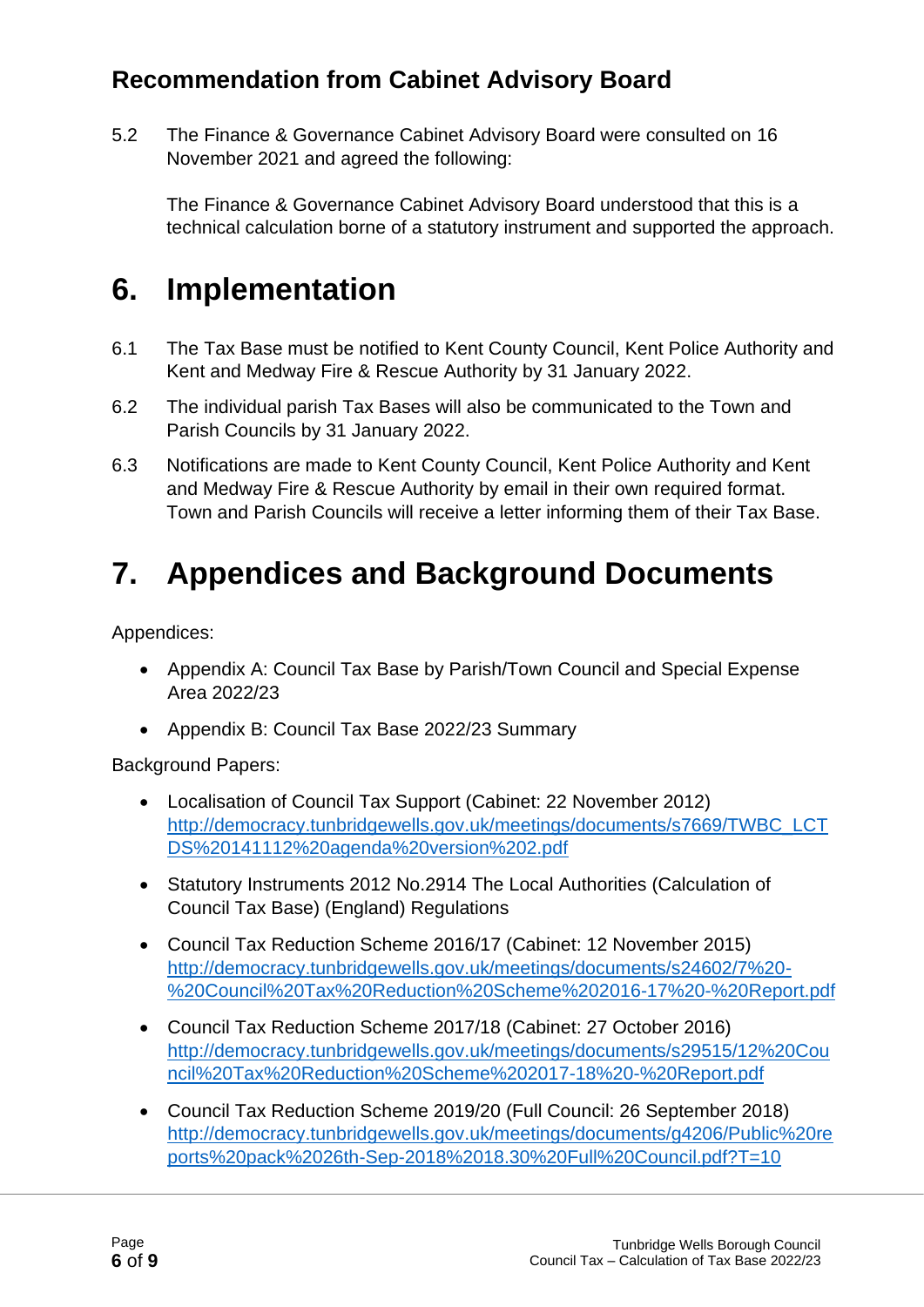- Council Tax Long Term Empty Premium (Full Council: 27 February 2019) [http://democracy.tunbridgewells.gov.uk/meetings/documents/s41627/9%20Coun](http://democracy.tunbridgewells.gov.uk/meetings/documents/s41627/9%20Council%20Tax%20Long%20Term%20Empty%20Premium.pdf) [cil%20Tax%20Long%20Term%20Empty%20Premium.pdf](http://democracy.tunbridgewells.gov.uk/meetings/documents/s41627/9%20Council%20Tax%20Long%20Term%20Empty%20Premium.pdf)
- Council Tax Reduction Scheme 2020/21 (Cabinet: 12 September 2019) [http://democracy.tunbridgewells.gov.uk/meetings/documents/s44678/14%20Cou](http://democracy.tunbridgewells.gov.uk/meetings/documents/s44678/14%20Council%20Tax%20Reduction%20Scheme%202020-21.pdf) [ncil%20Tax%20Reduction%20Scheme%202020-21.pdf](http://democracy.tunbridgewells.gov.uk/meetings/documents/s44678/14%20Council%20Tax%20Reduction%20Scheme%202020-21.pdf)
- Council Tax Reduction Scheme (Covid19) (Delegated Officer Decision: 14 April 2020) [https://democracy.tunbridgewells.gov.uk/meetings/documents/s48963/Report%2](https://democracy.tunbridgewells.gov.uk/meetings/documents/s48963/Report%20-%20Council%20Tax%20Reduction%20Scheme%20Covid19.pdf) [0-%20Council%20Tax%20Reduction%20Scheme%20Covid19.pdf](https://democracy.tunbridgewells.gov.uk/meetings/documents/s48963/Report%20-%20Council%20Tax%20Reduction%20Scheme%20Covid19.pdf)
- Council Tax Reduction Scheme 2021/22 (Cabinet: 6 August 2020) [https://democracy.tunbridgewells.gov.uk/meetings/documents/s49367/Council%](https://democracy.tunbridgewells.gov.uk/meetings/documents/s49367/Council%20Tax%20Reduction%20Scheme%202021-Cabinet%206%20August%202020%202707.pdf) [20Tax%20Reduction%20Scheme%202021-](https://democracy.tunbridgewells.gov.uk/meetings/documents/s49367/Council%20Tax%20Reduction%20Scheme%202021-Cabinet%206%20August%202020%202707.pdf) [Cabinet%206%20August%202020%202707.pdf](https://democracy.tunbridgewells.gov.uk/meetings/documents/s49367/Council%20Tax%20Reduction%20Scheme%202021-Cabinet%206%20August%202020%202707.pdf)
- Council Tax Reduction Scheme 2021/22 (Cabinet: 3 December 2020) [https://democracy.tunbridgewells.gov.uk/documents/s51158/10%20CTRS%2020](https://democracy.tunbridgewells.gov.uk/documents/s51158/10%20CTRS%202021-22%20FG%20CAB%2010%20November%202020.pdf) [21-22%20FG%20CAB%2010%20November%202020.pdf](https://democracy.tunbridgewells.gov.uk/documents/s51158/10%20CTRS%202021-22%20FG%20CAB%2010%20November%202020.pdf)
- Council Tax Reduction Scheme 2022/23 (Cabinet: 23 September 2021) [https://democracy.tunbridgewells.gov.uk/documents/s57307/10%20Council%20T](https://democracy.tunbridgewells.gov.uk/documents/s57307/10%20Council%20Tax%20Reduction%20Scheme%202022-23.pdf) [ax%20Reduction%20Scheme%202022-23.pdf](https://democracy.tunbridgewells.gov.uk/documents/s57307/10%20Council%20Tax%20Reduction%20Scheme%202022-23.pdf)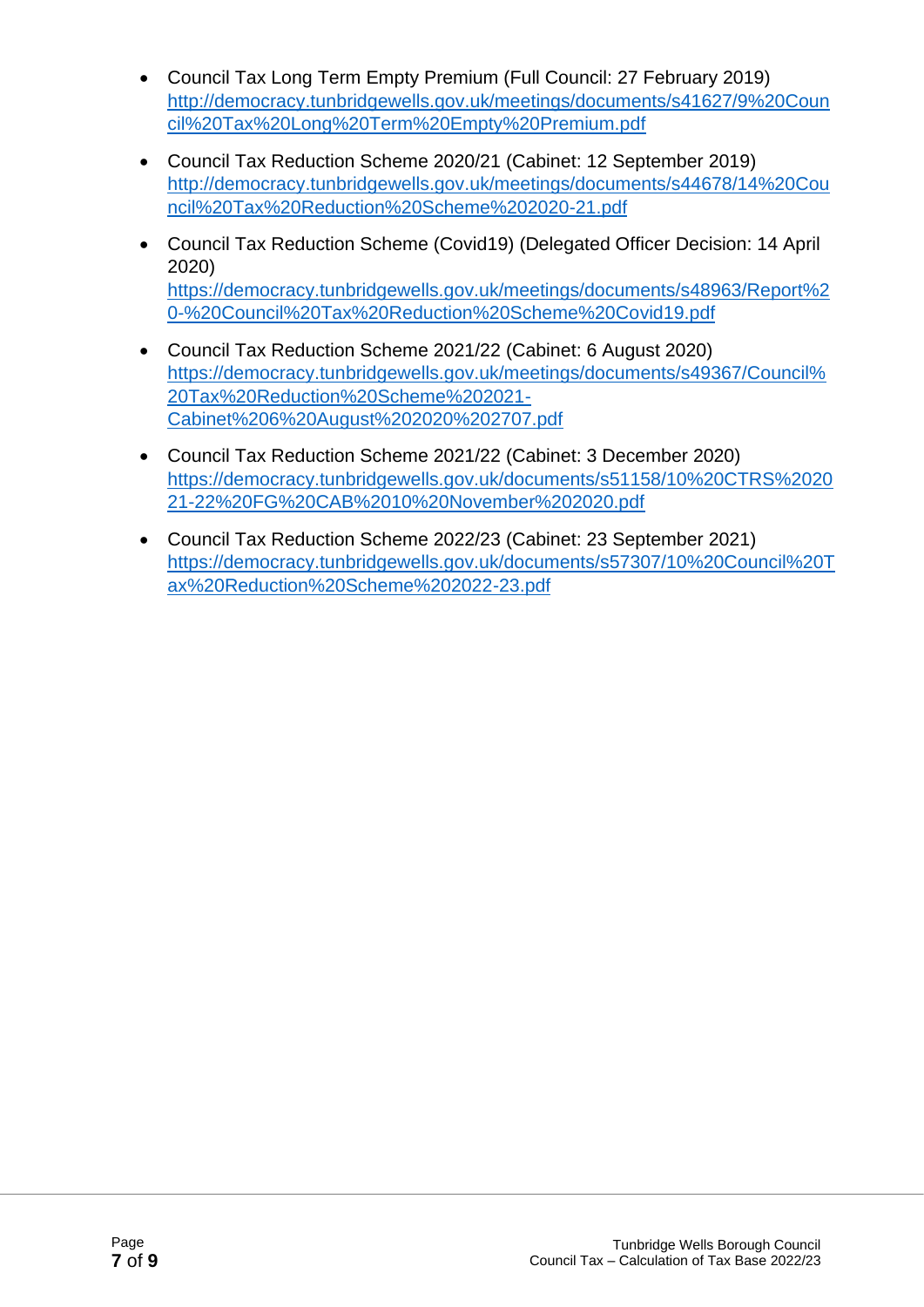

# **8. Cross Cutting Issues**

### **A. Legal (including the Human Rights Act)**

The tax base has been calculated in accordance with the new statutory instrument 2012 No. 2914 COUNCIL TAX, ENGLAND that came into force on the 30 November 2012. All public consultations necessary to implement the new locally determined council tax discount scheme have been carried out.

Claudette Valmond, Interim Head of Legal Partnership

#### **B. Finance and Other Resources**

The report details the calculation of the Council Tax Base which is part of the 2022/23 budget setting process.

Jane Fineman, Head of Finance, Procurement & Parking

### **C. Staffing**

No additional resources are expected.

Jane Fineman, Head of Finance, Procurement & Parking

### **D. Risk Management**

There is risk to the Tax Base in 2022/23 due to the continuing impact of Covid-19 on the collection rate and the applications for the Council Tax Reduction Scheme.

Jane Fineman, Head of Finance, Procurement & Parking

### **E. Environment and Sustainability**

There are no relevant issues.

Jane Fineman, Head of Finance, Procurement & Parking